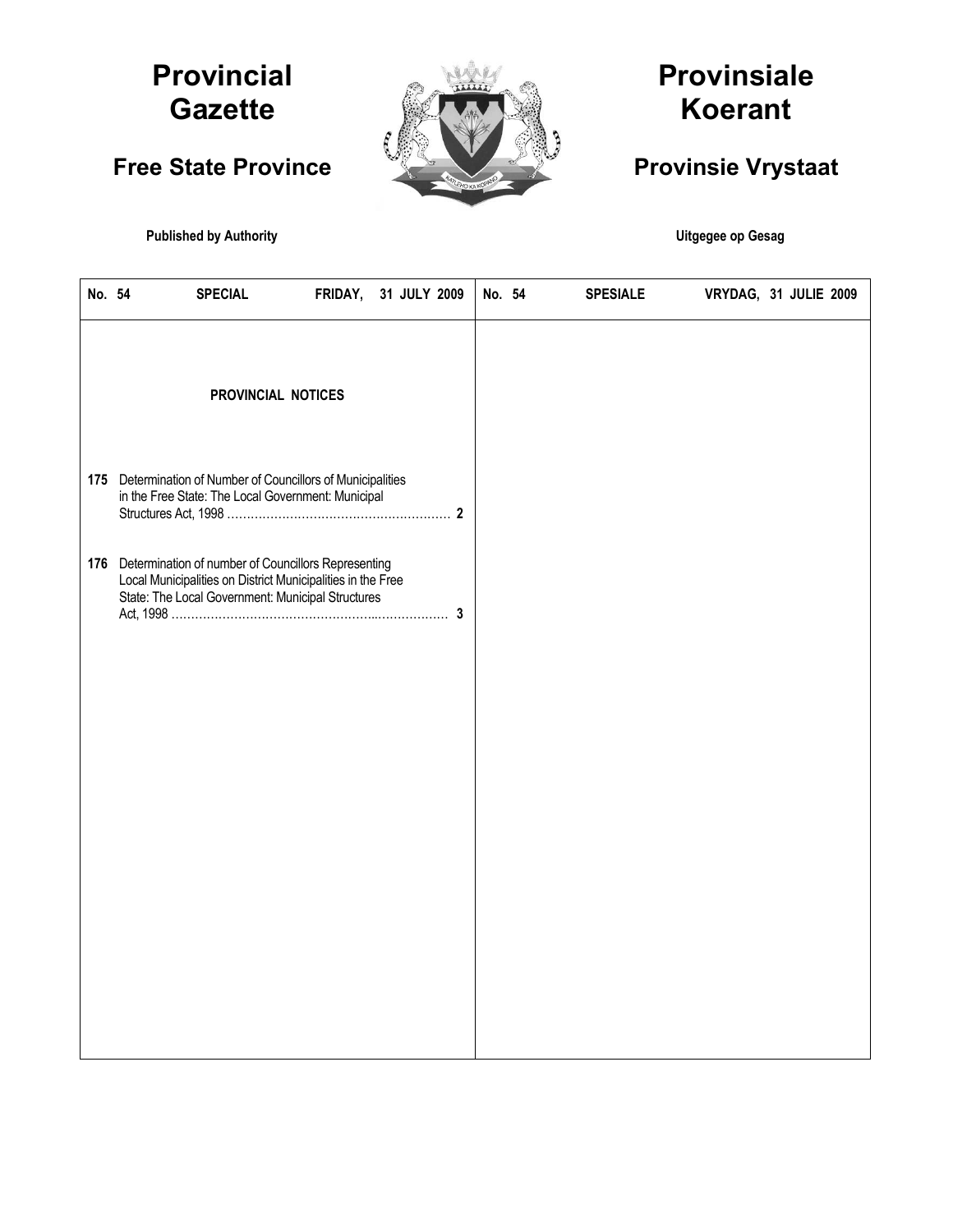### **PROVINCIAL NOTICES**

 $\overline{\phantom{a}}$  ,  $\overline{\phantom{a}}$  ,  $\overline{\phantom{a}}$  ,  $\overline{\phantom{a}}$  ,  $\overline{\phantom{a}}$  ,  $\overline{\phantom{a}}$  ,  $\overline{\phantom{a}}$  ,  $\overline{\phantom{a}}$  ,  $\overline{\phantom{a}}$  ,  $\overline{\phantom{a}}$  ,  $\overline{\phantom{a}}$  ,  $\overline{\phantom{a}}$  ,  $\overline{\phantom{a}}$  ,  $\overline{\phantom{a}}$  ,  $\overline{\phantom{a}}$  ,  $\overline{\phantom{a}}$ 

**[NO. 175 OF 2009]**

#### **DETERMINATION OF NUMBER OF COUNCILLORS OF MUNICIPALITIES IN THE FREE STATE: THE LOCAL GOVERNMENT: MUNICIPAL STRUCTURES ACT, 1998**

**I, MJ Zwane,** Member of the Executive Council responsible for Co-operative Governance, Traditional Affairs and Human Settlements, in the Free State Province, acting in terms of section 18(3) of the Local Government; Municipal Structures Act, 1998 (Act No 117 of 1998) and having due regard to Government Notice R.750 of 15 July 2009, hereby substitute the Schedule to Provincial Notice No. 60 of 2000 dated 5 May 2000 and substituted with Provincial Notice No. 163 of 22 October 2002 as set out in the Schedule hereto.

This Notice will commence on the date of the next general local government elections.

### **SCHEDULE**

|                  | <b>Municipality</b>                      | <b>Seats</b> | <b>PR Seats</b> | Wards |
|------------------|------------------------------------------|--------------|-----------------|-------|
| <b>DC16</b>      | Xhariep District Municipality            | 16           | 16              | 0     |
| <b>FSI61</b>     | Letsemeng Local Municipality             | 11           | 5               | 6     |
| <b>FSI62</b>     | Kopanong Local Municipality              | 15           | $\overline{7}$  | 8     |
| <b>FS163</b>     | Mohokare Local Municipality              | 11           | 5               | 6     |
| <b>FSI64</b>     | Naledi Local Municipality                | 8            | 4               | 4     |
| DC18             | Lejweleputswa District Municipality      | 38           | 38              | 0     |
| <b>FS181</b>     | Masilonyana Local Municipality           | 20           | 10              | 10    |
| <b>FS182</b>     | <b>Tokologo Local Municipality</b>       | 8            | 4               | 4     |
| FS183            | Tswelopele Local Municipality            | 15           | $\overline{7}$  | 8     |
| <b>FS184</b>     | Matjhabeng Local Municipality            | 72           | 36              | 36    |
| <b>FS185</b>     | Nala Local Municipality                  | 24           | 12              | 12    |
| DC <sub>19</sub> | Thabo Mofutsanyane District Municipality | 43           | 43              | 0     |
| FS191            | Setsoto Local Municipality               | 35           | 17              | 18    |
| <b>FSI92</b>     | Dihlabeng Local Municipality             | 40           | 20              | 20    |
| FS193            | Nketoana Local Municipality              | 18           | 9               | 9     |
| <b>FSI94</b>     | Maluti-a-Phofung Local Municipality      | 69           | 34              | 35    |
| <b>FS195</b>     | Phumelela Local Municipality             | 15           | $\overline{7}$  | 8     |
| <b>FS196</b>     | Mantsopa Local Municipality              | 17           | 8               | 9     |
| DC <sub>20</sub> | Fezile Dabi District Municipality        | 32           | 32              | 0     |
| FS201            | Moqhaka Local Municipality               | 50           | 25              | 25    |
| FS203            | Ngwathe Local Municipality               | 39           | 19              | 20    |
| <b>FS204</b>     | Metsimaholo Local Municipality           | 42           | 21              | 21    |
| <b>FS205</b>     | Mafube Local Municipality                | 17           | 8               | 9     |
|                  | Mangaung Metropolitan Municipality       | 97           | 48              | 49    |
| Total            |                                          | 752          | 435             | 317   |

\_\_\_\_\_\_\_\_\_\_\_\_\_\_\_\_\_\_\_\_\_\_\_\_\_\_\_\_\_\_\_\_\_\_\_\_\_\_\_\_\_\_\_\_\_\_\_\_\_\_\_\_\_\_\_\_\_\_\_\_\_\_\_\_\_\_\_\_\_\_\_\_\_\_\_\_\_\_\_\_\_\_\_\_\_\_\_\_\_\_\_\_\_\_\_\_\_\_\_\_\_\_\_\_\_\_\_\_\_\_\_\_\_\_\_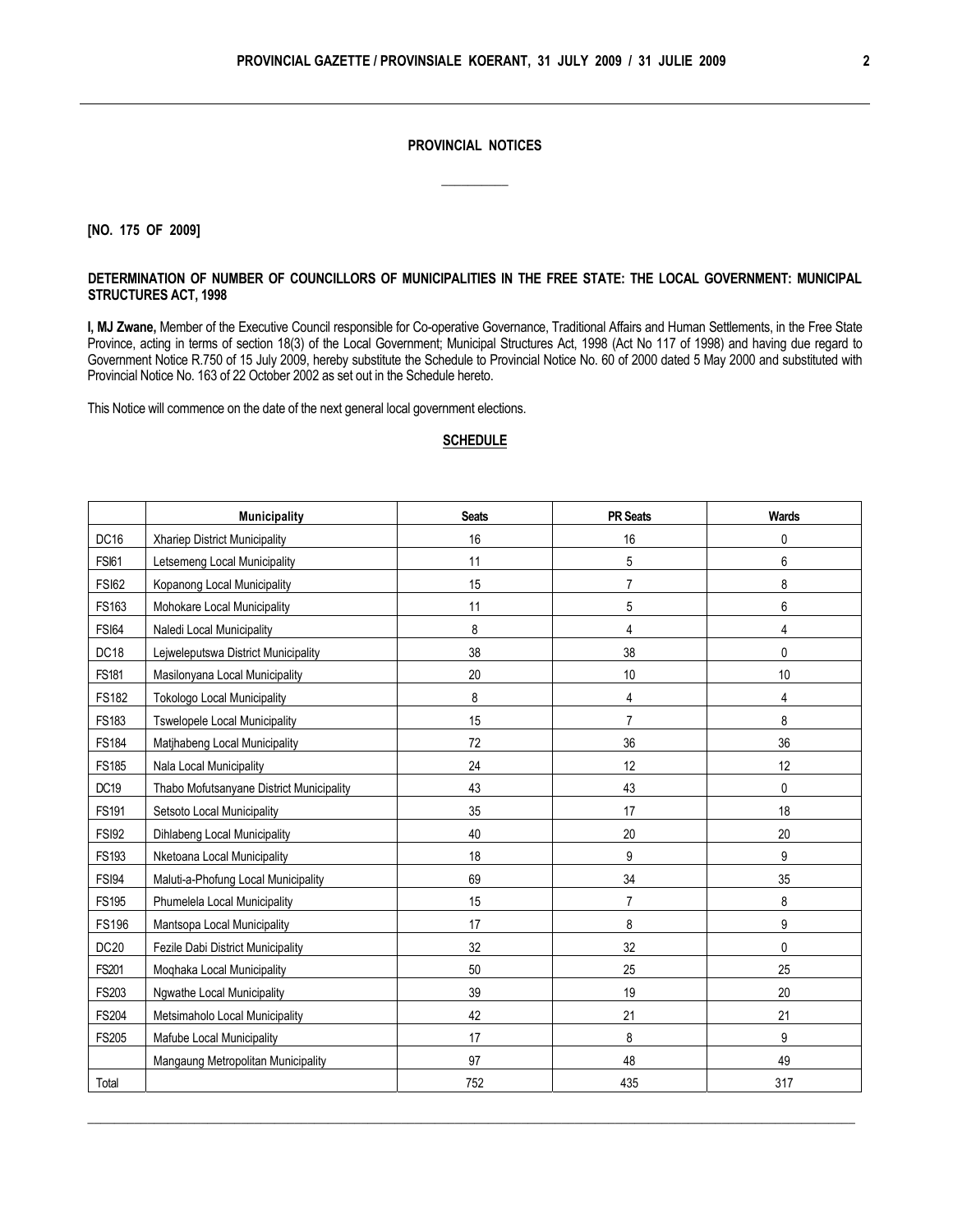### **[NO. 176 OF 2009]**

#### **DETERMINATION OF NUMBER OF COUNCILLORS REPRESENTING LOCAL MUNICIPALITIES ON DISTRICT MUNICIPALITIES IN THE FREE STATE: THE LOCAL GOVERNMENT: MUNICIPAL STRUCTURES ACT, 1998**

**I, MJ Zwane,** Member of the Executive Council responsible for Co-operative Governance, Traditional Affairs and Human Settlements, in the Free State Province, acting in terms of section 18(3) of the Local Government; Municipal Structures Act, 1998 (Act No 117 of 1998) and having due regard to Government Notice R.750 of 15 July 2009, hereby determine that the district municipalities mentioned in the Schedule hereto have the number of councillors as indicated and shall be represented by the number of councillors identified by the local municipalities as indicated.

This Notice will commence on the date of the next general local government elections.

| Code             | <b>District Municipality</b> | <b>Number of Councillors</b> | <b>Proportionally elected</b><br><b>Councillors</b> | <b>Local Municipality</b> | Number of<br>representatives to be<br>appointed by Local<br><b>Municipality</b> |
|------------------|------------------------------|------------------------------|-----------------------------------------------------|---------------------------|---------------------------------------------------------------------------------|
| DC <sub>16</sub> | Xhariep                      | 16                           | $\overline{7}$                                      |                           |                                                                                 |
| <b>FSI61</b>     |                              |                              |                                                     | Letsemeng                 | $\overline{c}$                                                                  |
| <b>FSI62</b>     |                              |                              |                                                     | Kopanong                  | 3                                                                               |
| FS163            |                              |                              |                                                     | Mohokare                  | $\overline{a}$                                                                  |
| <b>FSI64</b>     |                              |                              |                                                     | Naledi                    | $\overline{2}$                                                                  |
| DC18             | Lejweleputswa                | 38                           | 16                                                  |                           |                                                                                 |
| <b>FS181</b>     |                              |                              |                                                     | Masilonyana               | $\overline{\mathbf{c}}$                                                         |
| <b>FS182</b>     |                              |                              |                                                     | Tokologo                  | 1                                                                               |
| FS183            |                              |                              |                                                     | Tswelopele                | $\overline{2}$                                                                  |
| <b>FS184</b>     |                              |                              |                                                     | Matjhabeng                | 14                                                                              |
| <b>FS185</b>     |                              |                              |                                                     | Nala                      | 3                                                                               |
| DC19             | Thabo Mofutsanyane           | 43                           | 25                                                  |                           |                                                                                 |
| <b>FS191</b>     |                              |                              |                                                     | Setsoto                   | 4                                                                               |
| <b>FSI92</b>     |                              |                              |                                                     | Dihlabeng                 | 4                                                                               |
| <b>FS193</b>     |                              |                              |                                                     | Nketoana                  | $\overline{2}$                                                                  |
| <b>FSI94</b>     |                              |                              |                                                     | Maluti-a-Phofung          | 11                                                                              |
| <b>FS195</b>     |                              |                              |                                                     | Phumelela                 | $\overline{2}$                                                                  |
| <b>FS196</b>     |                              |                              |                                                     | Mantsopa                  | $\overline{2}$                                                                  |
| DC <sub>20</sub> | Fezile Dabi                  | 32                           | 19                                                  |                           |                                                                                 |
| FS201            |                              |                              |                                                     | Moqhaka                   | 6                                                                               |
| FS203            |                              |                              |                                                     | Ngwathe                   | 5                                                                               |
| <b>FS204</b>     |                              |                              |                                                     | Metsimaholo               | 6                                                                               |
| <b>FS205</b>     |                              |                              |                                                     | Mafube                    | $\overline{2}$                                                                  |

#### **SCHEDULE**